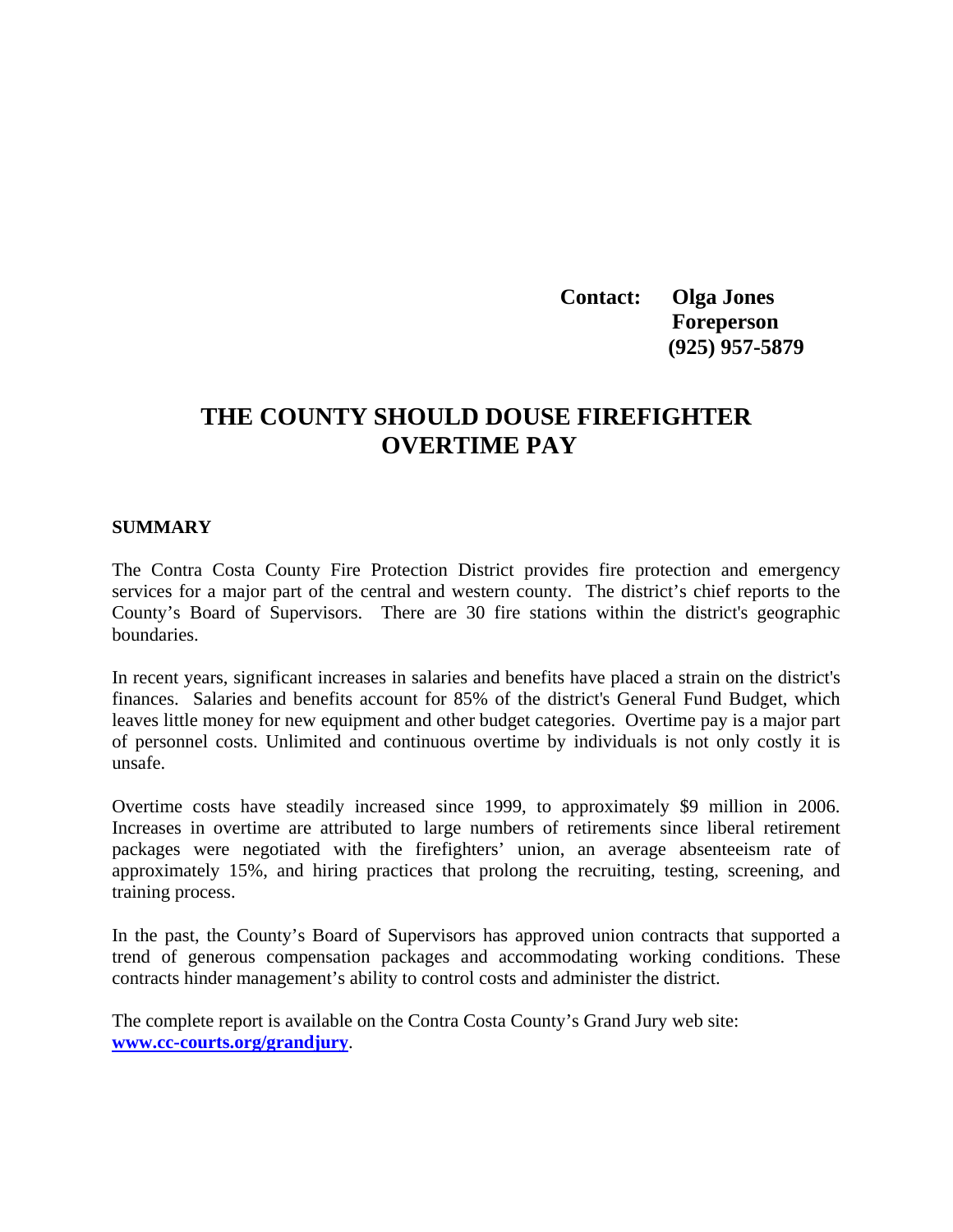### **CONTRA COSTA COUNTY GRAND JURY REPORT 0705**

# **THE COUNTY SHOULD DOUSE FIREFIGHTER OVERTIME PAY**

## **TO: Contra Costa County Board of Supervisors Contra Costa County Fire Protection District**

#### **BACKGROUND**

The Contra Costa County Fire District ("District") ranks among the 14 largest metropolitan fire agencies in the state. It provides fire and emergency medical services to nine cities and certain unincorporated areas in Contra Costa County ("County"), serving a population of 600,000 across a 304 square-mile area. It also provides service to business and industry, including several petroleum refineries and chemical manufacturing plants. The District's total operating budget for fiscal year 2006-2007 is \$95.8 million. The District is staffed by 406 full-time employees (344 uniformed personnel and 62 civilians).

In 2006, District personnel responded to 40,841 service calls, of which 28,982 (72%) involved medical emergencies. Approximately 1,900 service calls were fire related. The District's communications center provides dispatch services for the East Contra Costa, Moraga-Orinda, Crockett-Carquinez, and Rodeo-Hercules Fire Protection Districts, as well as the City of Pinole Fire Department. Within the County, the District also maintains 470 miles of fire trails.

#### **FINDINGS**

- 1. A crew of three a captain, an engineer, and a firefighter staff each of the District's fire engines. Twenty-eight of the 30 crews for the District have at least one member who is a trained paramedic. There are three shifts, each made up of a complement of 93 fire fighting personnel (90 firefighters and 3 battalion chiefs) and five dispatchers**.** This staffing level is defined in the Memorandum of Understanding between the County and United Professional Firefighters of Contra Costa County, Local 1230.
- 2. A firefighter's regular workweek averages 56 hours. The work schedule is made up of approximately ten 24-hour work shifts per month. Compensation includes base pay, overtime pay, vacation and holiday pay, uniform allowances, fire recall/standby incentives, and educational/training/ longevity incentives.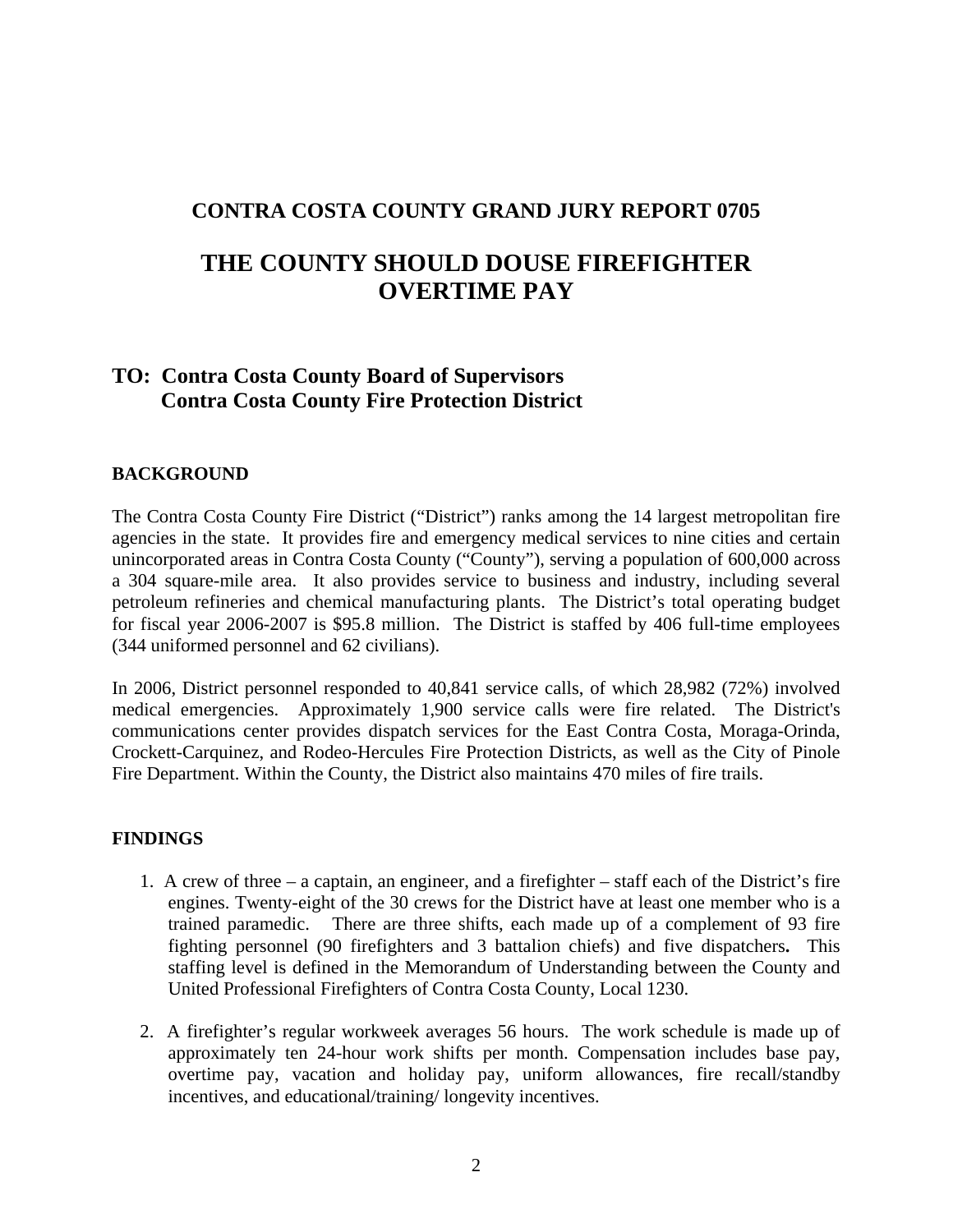- 3. The District pays three of the 56 work hours as "scheduled" overtime at the rate of timeand-a-half, citing the Federal Fair Labor Standards Act as its authority for this practice. All non-management shift workers are also paid 12 hours of overtime for each of 13 holidays, whether they are working or not. All other overtime is classified as "unscheduled" overtime.
- 4. An average of 15% of each shift's personnel are routinely absent due to vacations, sick leave, personal leave, training, or work-related injuries.
- 5. Relief staff (when available), or recalled staff, cover vacant positions and absences on an unscheduled overtime basis, at time-and-a-half. Relief staff members are permanent employees who are not assigned to a fire station. The Board of Supervisors, in negotiating with the union, has agreed to limit the number of relief staff members to 12 per shift, or a total of 36 firefighter positions. Currently, there are no relief staff members. As a result, overtime is used to cover both vacant positions and daily absences.
- 6. Approximately eighty-five percent of the District's General Fund Budget is dedicated to salaries and benefits. In 2006, unscheduled overtime pay totaled approximately \$9 million, which represented 34% of total regular base pay.
- 7. Unscheduled overtime costs of \$9 million in 2006 have increased by more than 70% since 1999. In 2006, more than 98% of firefighter personnel were paid for unscheduled overtime:
	- **128 fire personnel received more than \$30,000 in unscheduled overtime**
	- 32 of the 128 fire personnel received more than \$50,000 in unscheduled overtime
	- 11 of the 32 fire personnel received more than \$70,000 in unscheduled overtime
	- 3 of the 11 fire personnel received more than \$100,000 in unscheduled overtime

One firefighter received over \$138,000 in unscheduled overtime pay, which resulted in total one-year compensation of over \$232,000.

8. Improvements to retirement benefits negotiated in 2002 led to a spike in the number of retirements in 2005 and 2006. The change in service credits from 2% to 3% per year at age 50 has increased the need for overtime because of the high number of vacancies created by retirements. This problem is made worse by the lack of adequate notice of impending retirements, typically less than 30 days. The District has no policy to encourage early notification of firefighters' intended retirements. As of February 2007, the District had 50 unfilled firefighter positions, of which 49 were attributed to retirements.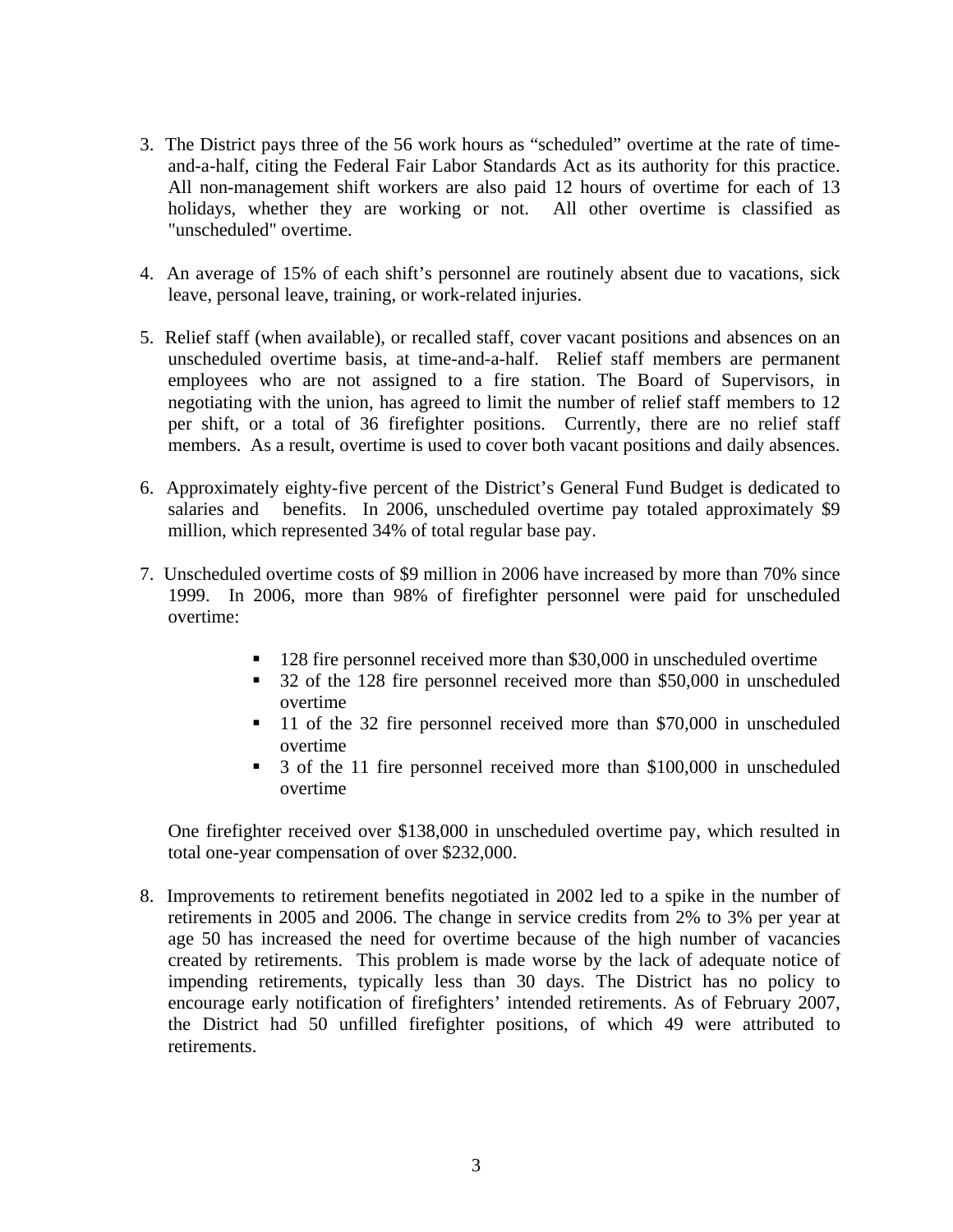- 9. The District's policy is to manage overtime costs through the effective use of relief staff rather than overtime personnel. The cost savings resulting from this practice vary, depending on the positions to be filled, the number of vacancies, and the number of relief staff members. Annual savings range from \$13,000 to \$40,000 per year per position, depending upon the job classification (e.g., captain, engineer, and firefighter).
- 10. Unlike some other safety agencies, for example, the Los Angeles County Fire District and the California Highway Patrol, the District currently has no limit on the number of continuous hours a firefighter may work.
- 11. Section 23 of the labor contract between the District and the International Association of Fire Fighters Local 1230 reads, "The District shall expend every effort to see to it that the work performed under the terms and conditions of this Memorandum of Understanding is performed with maximum degree of safety consistent with the requirement to conduct efficient operations."
- 12. The Centers for Disease Control and Prevention and the Institute for Occupational Safety and Health have identified problems with shift work and excessive hours. Their studies have shown that fatigue is associated with decreased alertness, lowered cognitive functions, declining vigilance in physical task performance and increased injuries, and illness. Sleep loss can affect job performance. It can also make it easier to fall asleep at inappropriate times, endangering safety workers and those they serve.
- 13. A District firefighter's normal shift is 24 continuous hours (8am to 8am). They work three 24-hour shifts within a nine-day work cycle. Many firefighters routinely work for 72 consecutive hours or more. In the past, the District has proposed a limit on continuous work hours but failed to successfully negotiate this with the union.
- 14. A key element in the need for overtime is the large number of vacant firefighter positions. The latest hiring list of firefighter candidates was exhausted in 2005. Inadequate planning for staffing needs by the District, coupled with the requirements administered by the County's Human Resources department (e.g., a consent decree resulting from a past lawsuit against the County), have created long delays in establishing a new list of qualified candidates.
- 15. Hiring procedures have added to the vacancy crisis that results in the increased use of overtime. Past hiring cycles have taken up to a year-and-a-half before a single firefighter was hired. In the most recent cycle, the District did not ask the Human Resources department to begin the hiring process for new candidates until the current list no longer included any acceptable candidates. The District delayed its request despite the knowledge that the previous list had taken over a year to develop.

The current cycle began November 1, 2005, and proceeded as follows:

| 11/05/05 | District asks Human Resources to begin process |
|----------|------------------------------------------------|
| 3/20/06  | Human Resources announces exam                 |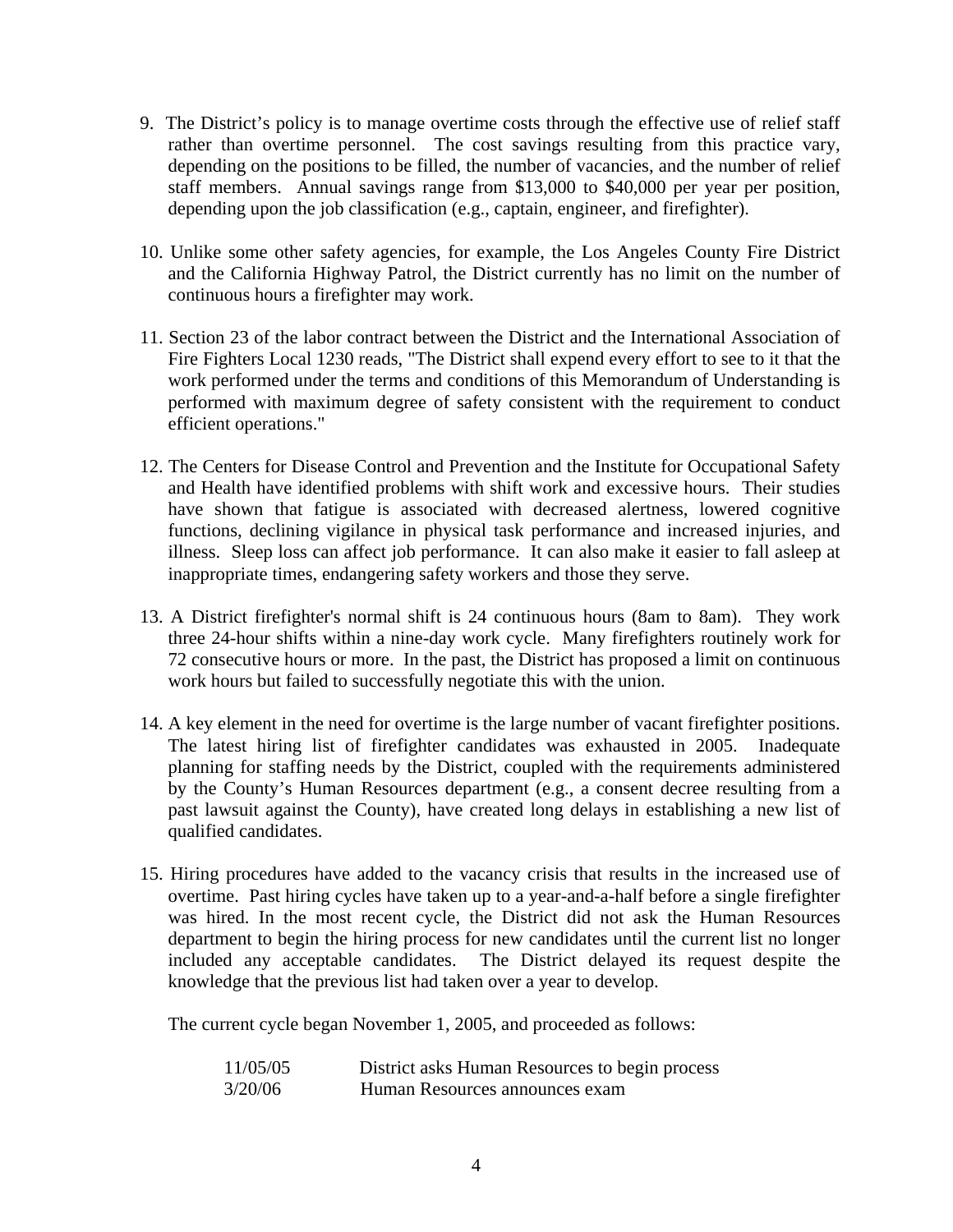| $4/3/06 - 4/7/06$ | Applications accepted by Human Resources                        |
|-------------------|-----------------------------------------------------------------|
| 5/6/06            | Written test administered                                       |
| 7/06              | List of eligible candidates published                           |
| 7/9/06            | District requests certification of eligible candidates          |
| 7/17/06           | District receives a list of 395 candidates from Human Resources |
| 8/11/06           | District mails candidate interview notices (Round 1)            |
| 8/15/06           | Human Resources provides applications to the District           |
|                   | 8/28/06-9/12/06 District conducts Round 1 interviews            |

 From September to November, an internal Merit Board complaint investigation concerning alleged bias in candidate screening filed by two candidates resulted in an additional delay. The allegations were later determined to have been unfounded.

| 11/13/06        | District mails candidates interview notices (Round 2)    |
|-----------------|----------------------------------------------------------|
| 11/13/06        | District mails regret notices to unsuccessful candidates |
| 12/4/06-12/8/06 | District conducts Round 2 interviews with 78 candidates  |
| Jan / Feb 2007  | Background investigations conducted                      |

- 16. As of March 2007, 16 months following the November 2005 request to begin the hiring process, no new firefighters had been hired. Because of the length of the current hiring cycle, the District is incurring over \$60,000 per month in additional overtime costs, based on the number and mix of vacant openings.
- 17. After completing the hiring process, candidates must pass psychological evaluations and physical examinations. Recruits must complete a 16-week District training program prior to assignment. Therefore, the current hiring cycle results in a minimum of 20 months before the first new firefighter reports to work.
- 18. The District trains all new hires at its academy. Classes do not begin until there is a minimum of 10 recruits with a maximum of 25. These limitations have caused training delays. Generally, the academy is limited to the District's recruits.
- 19. There are private companies with extensive experience in screening fire service candidates. Use of such a service could reduce staff time required by the in-house hiring process and provide the District with a list of qualified candidates. The San Ramon Valley Fire Protection District makes use of one such private company to pre-screen its firefighter candidates.
- 20**.** Of the more than 2000 firefighter applicants, over 1,400 candidates took the District's examination given on May 6, 2006.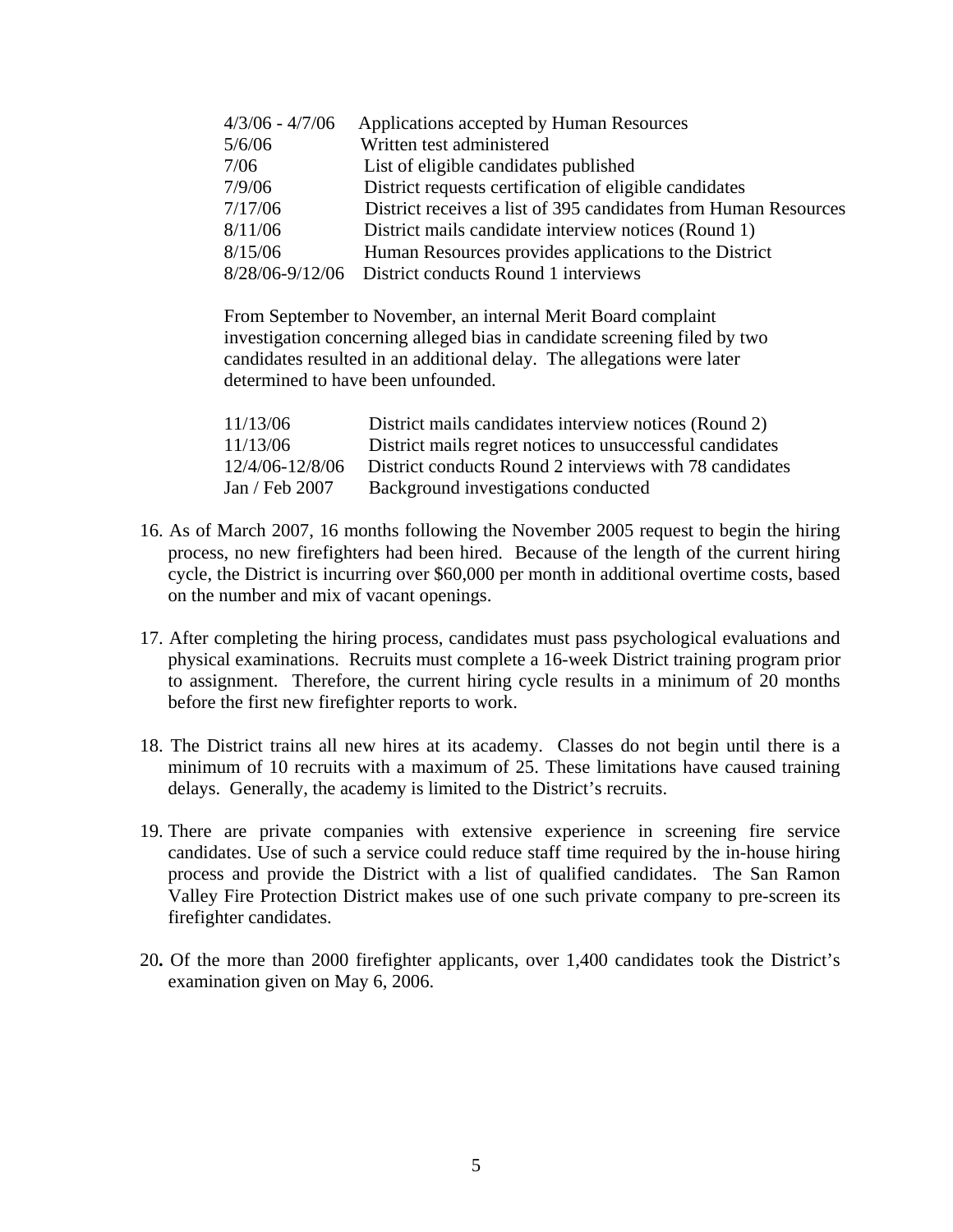#### **CONCLUSIONS**

- 1. Poor personnel planning by the District has delayed the hiring process for new firefighters to replace those who have retired since the increase in retirement benefits was approved.
- 2. The District hiring cycle, completed in conjunction with the Human Resources department, is excessively long.
- 3. Since existing staff members are called on to fill in for absences and vacant positions, firefighters often work many consecutive hours that are paid as overtime. This practice is both costly and unsafe.
- 4. Anticipating the personnel needs, streamlining the hiring process, and expediting the training of firefighters will save money, and create a safer working environment for firefighters and the public.

#### **RECOMMENDATIONS**

- 1. Continue to use relief crews in covering for absent firefighters. Negotiate the removal of the 12 per shift limitation that applies to firefighter relief staffing, and leave the relief staffing level to the discretion of the District.
- 2. Negotiate a change to the Memorandum of Understanding that would limit continuous work to 72 hours and require that an employee must have at least 24 hours off after a 72 hour continuous segment. Exceptions may be made if emergency activities require extended duty.
- 3. Propose that personnel give 90 days notice prior to retirement. Develop a monetary incentive program to encourage early retirement notification.
- 4. Whenever possible, require that training for current firefighters be conducted without incurring overtime.
- 5. Institute a structured, periodic staffing plan to better anticipate the on-going staffing needs of the District.
- 6. Develop and maintain an active candidates list based on a plan which can be accomplished by one or more of the following options:
	- The District, in conjunction with Human Resources, streamlines the hiring cycle to reduce its length.
	- **The District investigates alternatives, such as the District assuming** responsibility for the entire hiring process.
	- The District researches the possibility of outsourcing all or part of the hiring process to a private company.